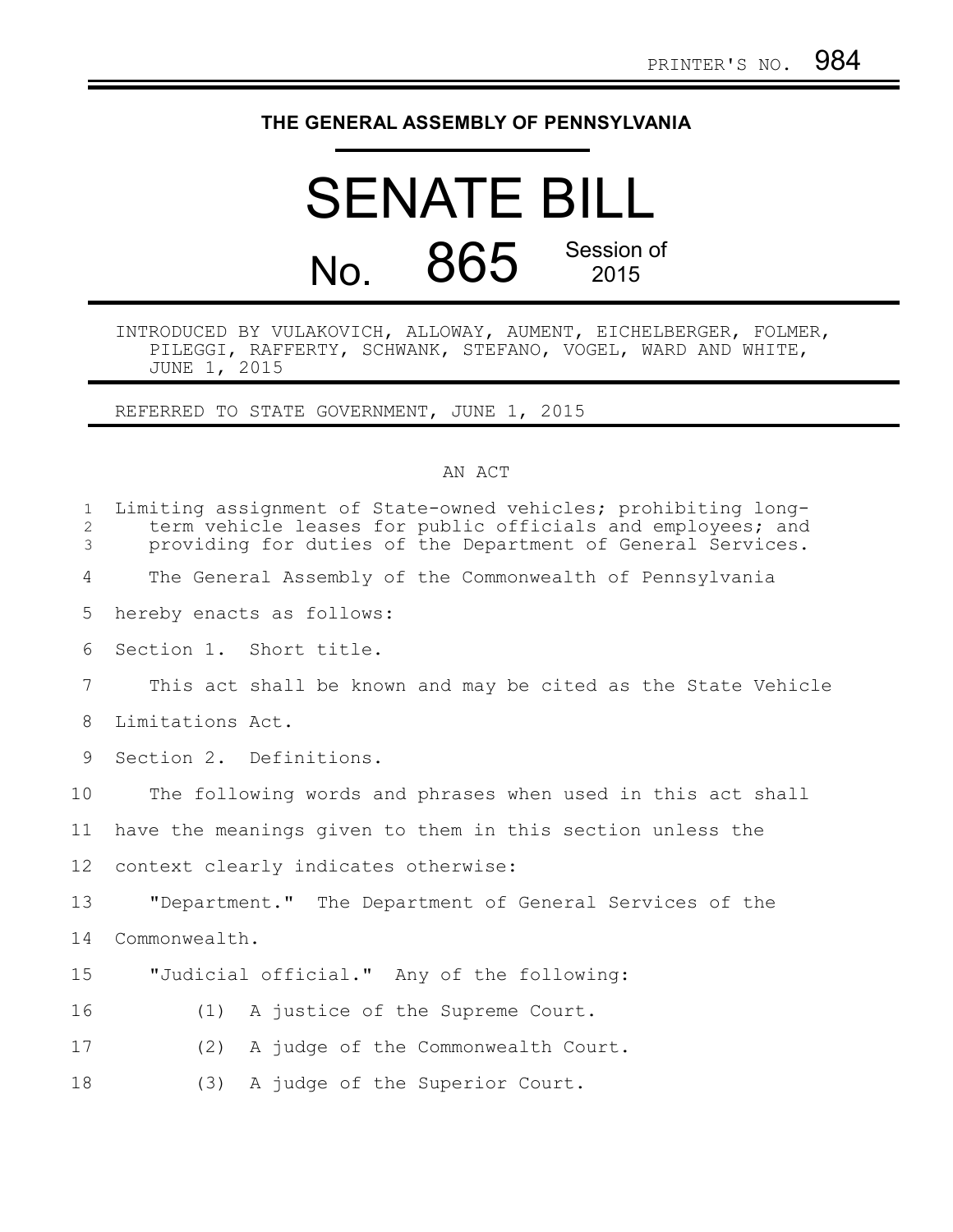(4) A judge of a court of common pleas. (5) A magisterial district judge. (6) A judge of the Philadelphia Municipal Court. (7) A judge of the Pittsburgh Magistrate's Court. (8) A judge of the Traffic Court of Philadelphia. (9) An appointive judicial officer, including an arbitrator, auditor, commissioner to take oaths and depositions, custodian, examiner, guardian, master, mental health review officer, receiver, referee, trustee, viewer and other like officers. "State employee." An individual employed by the Commonwealth. "State official." A person elected by the public or elected or appointed by a governmental body or an appointed official in the executive or legislative branch of the Commonwealth. "State-owned vehicle." A vehicle that is owned by the Commonwealth. The term does not include vehicles used for law enforcement purposes by persons that have arrest powers. Section 3. Limitations on State-owned vehicle leases. (a) General rule.--Except as set forth in subsection (b): (1) No State official, judicial official or State employee may be assigned a State-owned vehicle on a permanent or long-term basis. (2) No Commonwealth funds may be used to lease a vehicle on a long-term basis to or on behalf of any State official, judicial official or State employee. (b) Emergency response.--This section does not apply to a State official, judicial official or State employee whose official duties require the assignment or lease of a vehicle for emergency response. 1 2 3 4 5 6 7 8 9 10 11 12 13 14 15 16 17 18 19 20 21 22 23 24 25 26 27 28 29 30

20150SB0865PN0984 - 2 -